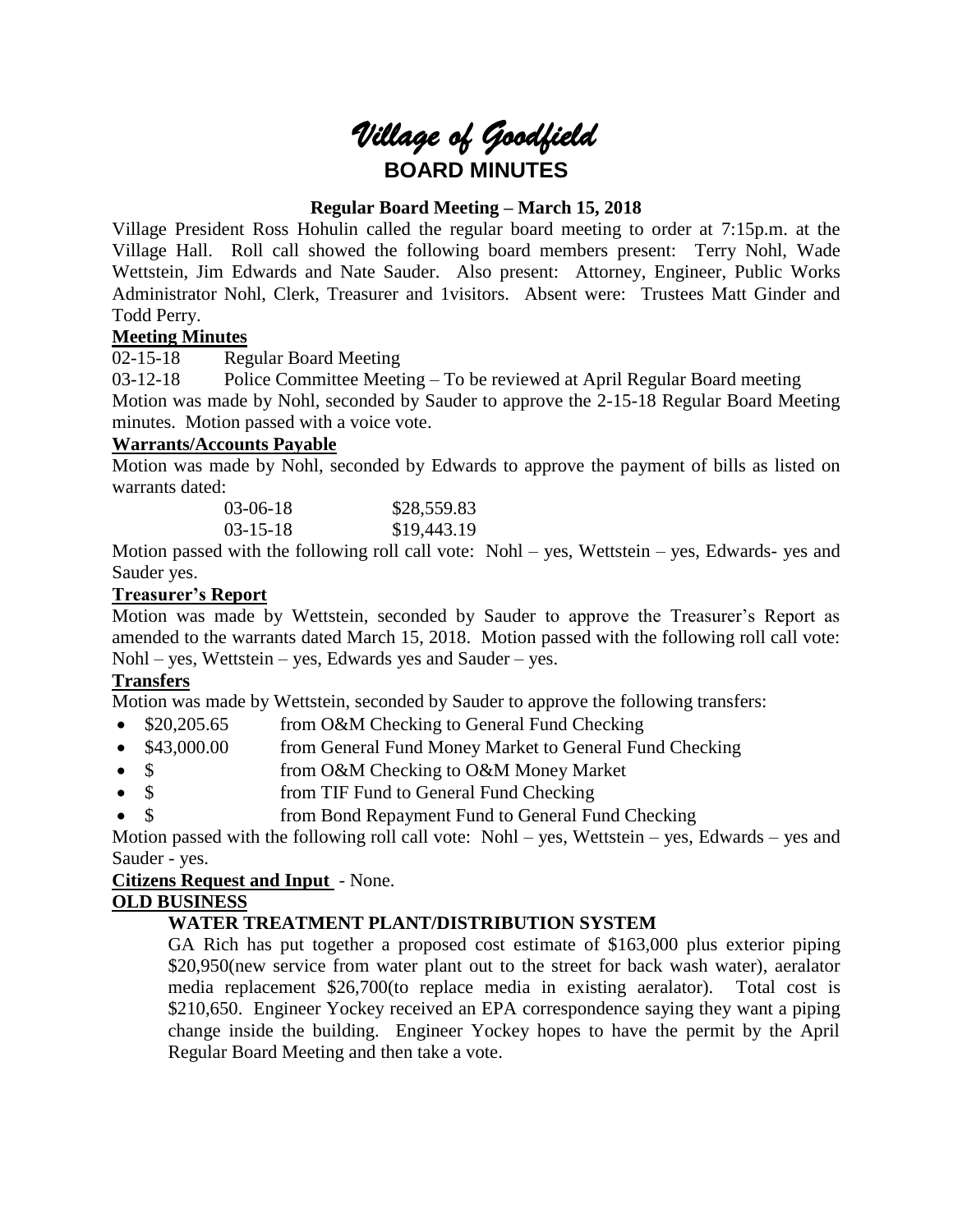# **1. Water Main Extension**

Barn III Water main extension will be put out for bids. Advertisement for bids will be put in the paper with bid opening date of April 12, 2018. There will be a pre-bid meeting April 5, 2018 at 10:00a.m. Completion date for water main is hard to pinpoint at this time. The Village needs to obtain easements and right of way dedication so there will be a clause with the option to hold the bids for 60 days. PWA Nohl asked if budget is tight if we can do part of this project later.

# **SEWER TREATMENT PLANT/DISTRIBUTION SYSTEM**

#### **1. Trunk Sewer Improvements, Clearing Brush, Easements** Nothing discussed.

**Payment of outstanding invoices upon request of Village Engineer**

There were no outstanding invoices.

**Comprehensive Plan/Mile and a half radius map**

Nothing discussed.

#### **Safety Improvement for Norfolk Southern Railroad @ Harrison & Birkey Street**

The Village is waiting for contractor to obtain rail road insurance. Request for extension of time has been sent.

**1. Possible Paving of Harrison Street**

Nothing discussed.

# **Possible Annexation**

Nothing discussed.

## **Garage Addition**

PWA Nohl has gotten a bid from Blunier Builders for approximately \$330,000 to \$350,000. PWA will get bid specs and then we will put an Advertisement for Bids in the paper.

PWA Nohl informed the Board he is running out of room in the Water Treatment Plant to keep the salt and resin. It will not fit in the north garage with equipment that is in there.

# **Storm Sewer / Sanitary Sewer SE Development**

Nothing discussed.

## **Barn III Dinner Theater**

Abby Reel with Barn III updated the Board on her progress on funding the Barn III. Abby hopes to be moving forward with full funding by April 1, 2018. The completion goal is still December of 2018.

Abby has also met with Attorney Mark McGrath regarding small rural Villages bringing alcohol into the Village. Abby has to obtain a 25% registered voters to sign petition to get it on the ballot for the November election. She will begin the process in May.

# **1. Annexation Costs**

Motion was made by Edwards, seconded by Wettstein to authorize Attorney Gronewold to contact Abby Reel's attorney Jim Stoller regarding the annexation process and who will prepare what documents. Motion passed with the following roll call vote: Nohl – yes, Wettstein – yes, Sauder – yes and Edwards – yes.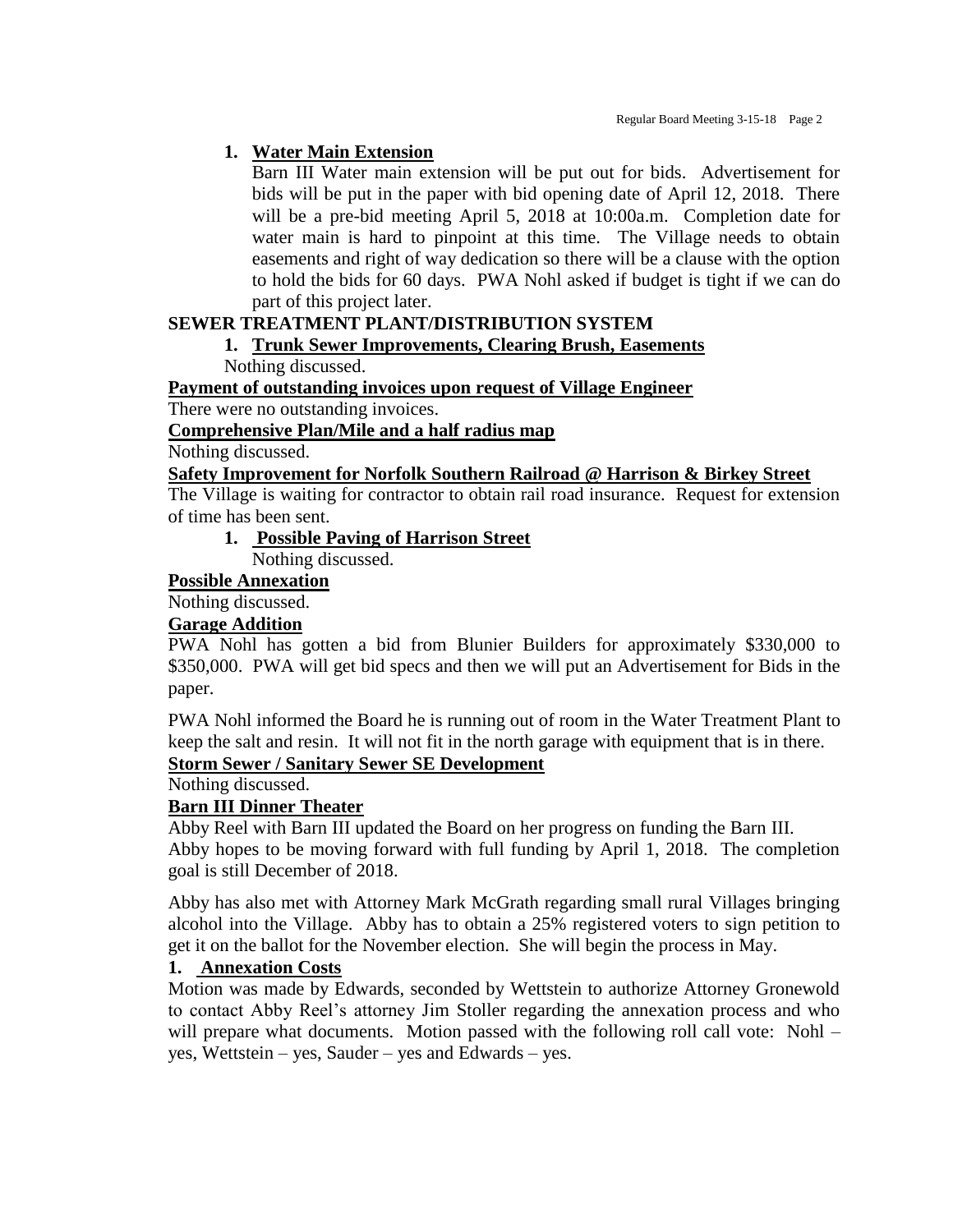## **2. ROW Negotiations for Water Main Extension**

PWA Nohl will send a letter to Dr. Merheb regarding ingress/egress for utilities and Right of Way. PWA Nohl would like to set up a meeting with Dr. Merheb if possible.

Motion was made by Edwards, seconded by Wettstein to authorize Engineer Yockey to draw up map showing ingress/egress and Right of Way that the Village would like to discuss with Dr. Merheb. Dr. Merheb has shown interest in getting a water service to the property. Motion passed with the following roll call vote: Nohl – yes, Wettstein – yes, Edwards – yes and Sauder – yes.

PWA Nohl will also send letters to David Kuntz, Josh Kuntz and Clay & Angie Edwards regarding Right of Way.

#### **5-10 Year Capital Improvements Plan**

Nothing discussed.

#### **Police Contract**

Chief Potts and Ben Cook from Deer Creek Police Committee presented the Police Contract. A Police Committee Meeting will be scheduled to discuss the contract.

#### **Park Mowing Bids**

PWA Nohl is trying to get a hold of H  $&$  H Landscaping to see if they would like to extend their contract for another year at the same price.

#### **Ordinance – Sec. 9.121 Deposits on Streets and Sidewalks**

As discussed at the March Regular Board meeting Attorney Gronewold will draft an Ordinance to modify Village Code Section 9.121 Deposits on Streets and Sidewalks to include "snow". Also to modify Section 9.125 Penalty to change the fine to be "not less than \$250 nor more than \$500".

#### **NEW BUSINESS**

**Whether to File an Entry of Appearance in IL Commerce Commission Proceeding**

Attorney did not feel we should file an Entry of Appearance in the IL Commerce Commission Proceeding at this time.

## **2018 Street Repair Drive Through**

PWA Nohl will contact Engineer Yockey to schedule the street drive through.

## **Labor's Local 996 – soliciting**

Motion was made by Nohl, seconded by Edwards to allow Clerk to send a letter back to Laborer's Local 996 saying that the Illinois Department of Transportation has jurisdiction over the Rte.117/Rte. 150 intersection and it is from IDOT that they should seek permission for soliciting. The Village Board does not have a problem with them soliciting donations during Father's Day weekend for the benefit of the Diabetes Research Institute at the University of Miami School of Medicine in Florida but, ultimately it is IDOT'S permission they should seek. Motion passed with a voice vote.

#### **Eureka Home Pages**

Nothing discussed.

## **Website Update/Goodfield Facebook Page**

Tabled.

#### **Schedule Committee Meetings**

A Police Committee meeting is scheduled for 3-20-18 at 7:00p.m. Agenda for the meeting is to discuss the Police Contract.